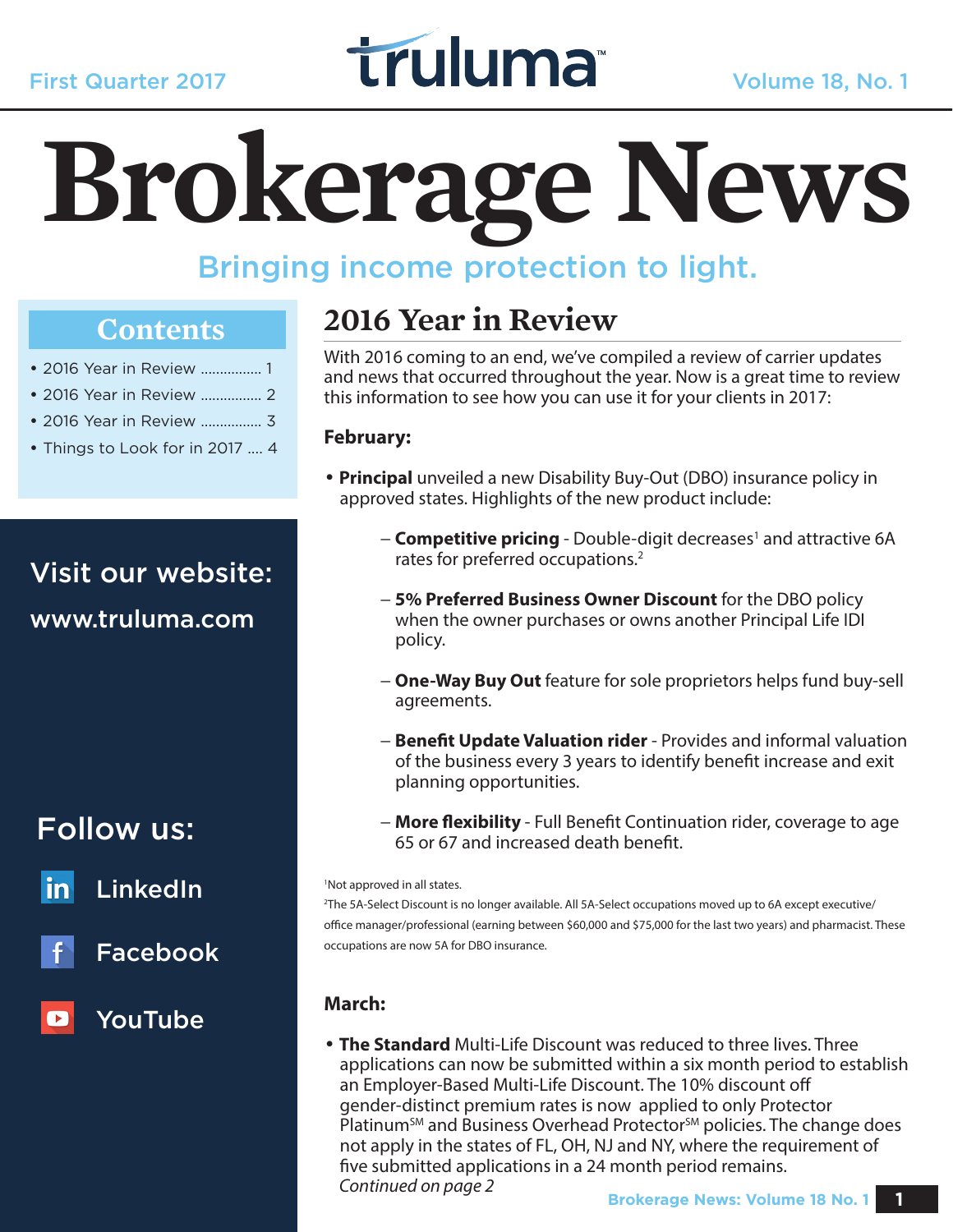## **2016 Year in Review**

• **Mutual of Omaha** introduced Priority Income Protection<sup>SM</sup> which extends coverage to all occupations. The product covers off-the-job injuries and illnesses via a simplified underwriting process that does not require financials or medical underwriting.

#### **April:**

- **The Standard** upgraded ten surgical occupations from a 3P to a 4P occupation classification for individually underwritten Protector Platinum<sup>SM</sup> and Protector+<sup>SM</sup> (in Vermont) policies.
- **Ameritas** changed occupational classification for licensed veterinarians from the medical occupation 'M' classification to the non-medical occupational 'A' classification for the DInamic Foundation Noncancelable and Guaranteed Renewable, Guaranteed Renewable and Business Overhead Expense disability contracts.

#### **May:**

• **Assurity** enhanced the Residual Disability Income Rider and Guaranteed Insurability Option (GIO) Rider for their Century+ Disability Income Insurance product.

#### − **Residual Disability Income Rider:**

- Extended residual benefit period
- Improved residual benefit calculation

#### − **Guaranteed Insurability Option Rider:**

- No limit on increase options
- Greater benefit increases
- Increased flexibility in option timing
- Extended issue ages and renewability
- Higher sum of allowable increases

#### **July:**

- **Principal** enhanced their TeleApp interviews:
	- − **Interviews on-demand** Preferred method: No appointment necessary. Clients get Part B of their insurance application taken care of immediately.
	- − **Enhancements to the follow-up process:** In addition to leaving a voice mail, a series of reminder emails are sent to clients and field contract.
- **Principal** made premium payments available online for Principal policy owners. Policy owners can make both premium and loan payments from their checking or savings account.

#### **August:**

• **The Standard** increased their income-based issue and participation limits to allow more coverage for all income levels when combined with Group LTD, regardless of carrier. Maximum benefit amounts in relation to income range from \$260 more in monthly benefits for a policy owner earning \$50,000 annually to \$1,250 for a policy owner earning \$750,000 annually. Additionally, participation limits with Group LTD for The Standard's individually underwritten products, including Protector Platinum<sup>SM</sup>, Protector+<sup>SM</sup> and Protector Essential<sup>SM</sup>, increased by \$5,000 for several occupation classes.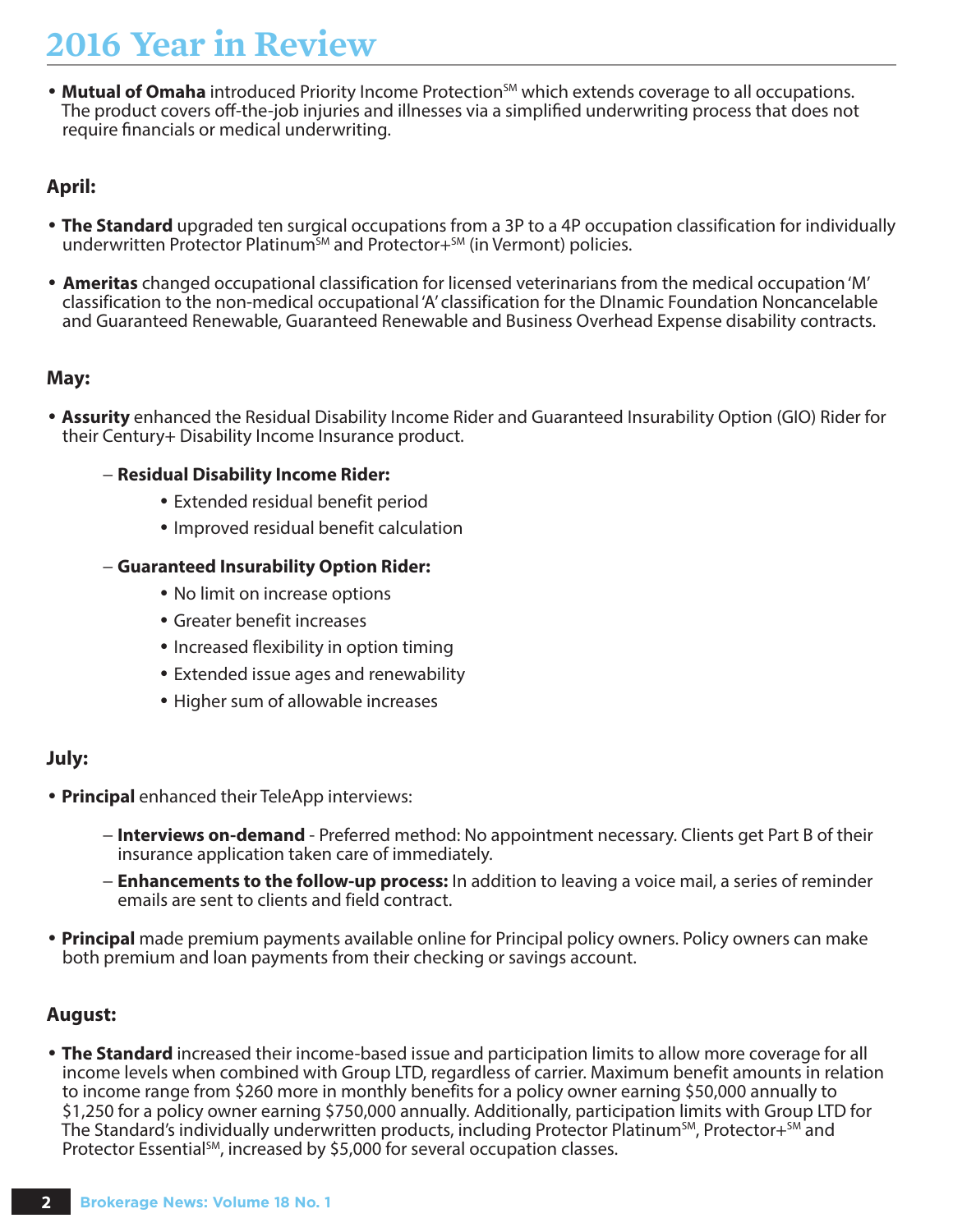## **2016 Year in Review**

#### **September:**

• **MetLife** discontinued individual disability insurance (IDI) sales. The discontinuation affects the fully underwritten IDI line under U.S. Retail, The Group, Voluntary & Worksite Benefits business continues to market and sell Group Disability Insurance/Guaranteed Standard issues business.

#### **October:**

- **Ameritas** increased the maximum participation limits with other individual DI to \$30,000 and increased group long-term disability to \$35,000 on individual disability income contracts for occupational classes, 6A-4A. This is not applicable to Business Overhead Expense contracts or medical occupational classes.
- **Pacific Advisors became Truluma**. We changed our name to better reflect our knowledge, dedication and responsiveness. Our new name expresses how we remain true to you and demonstrates that we are bringing income protection to light for everyone.

#### **November:**

• **John Hancock** discontinued individual long-term care (LTC) sales in all states. They will focus on offering LTC coverage as an accelerated benefit rider on their wide range of life insurance products.

#### **December:**

- **Genworth** enhanced the Privileged Choice® Flex 3 product in Montana improving Flex 3's competitive position and increase consumer value by including the following product enhancements:
	- − Reduced benefit rates as much as 10%
	- − Added an Informal Care option for Homemaker and Chore Care
	- − Added the option to drop Waiver of Premium
	- − Added an Increase Coverage Option
	- − Included a Refund of Premium Upon Death Up to Age 65

#### **January:**

- **Assurity** enhanced Business Overhead Expense (BOE) product, offering \$20,000 per month to qualified business owners in occupation classes 4A, 3A and 2A. 1A occupations are not eligible for BOE.
- **Principal** made changes to the Simplified DI Program in California:
	- − **Simplified DI Single-Life (benefits up to \$4,000/month) is no longer available.** Customers can still get coverage, but Principal requires an APS, prescription drug check and financials for all IDI applications.
	- − **Simplified DI Multi-Life (benefits up to \$6,000/month) continues to be available on cases with three or more lives** with the addition of an Rx check. If all three applications are not submitted together, the carrier requires an APS and financial on the first two applications, but not for the third application or any subsequent applications for that case (unless required by the underwriter).